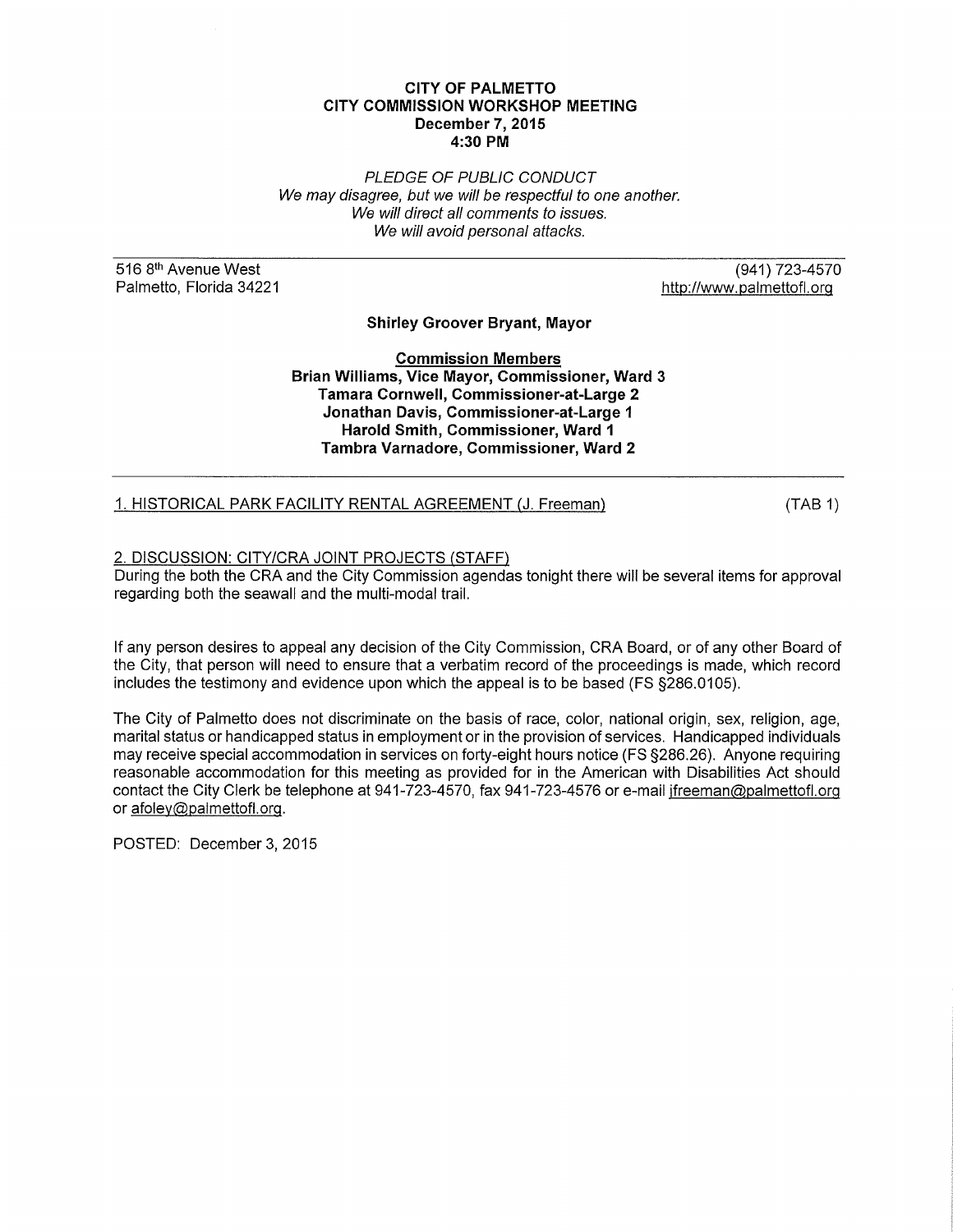# PALMETTO HISTORICAL PARK RENTAL PRICE CHANGES 25 Nov 2015

- 1. Carnegie Library, Basement Floor Only:
	- a. City Commission Changes: Full Day \$300.00. Half Day \$150.00 Security Deposit \$150.00
	- b. PHC Recommendation: \$175.00 First 3 Hrs. \$45.00 each additional Hr. Security Deposit: \$100.00. PHC Retains \$45.00 & \$5.00 for each additional Hr. City receives: \$130.00 & \$40.00.
- 2. PHP Grounds & Restrooms Facilities:
	- a. City Commission Changes: None
	- b. PHC Recommendation: \$155.00 First 3 Hrs. \$45.00 Ea. Additional Hr. Security Deposit: \$100.00. PHC Retains \$15.00 First 3 Hrs. \$5.00 City receives: \$140.00 & \$40.00
- 3. Carnegie Library Basement Floor & PHP Grounds
	- a. City Commission Changes: Full Day \$350.00. Half Day \$175.00
	- b. PHC Recommendations: \$220.00 First 3 Hrs. \$80.00 ea. Additional Hr. Security Deposit: \$100.00. PHC retains: \$45.00 & \$10.00 ea. Additional Hr. City receives: \$175.00 first 3 hrs. & \$70.00 ea. Additional Hr.
- 4. Chapel
	- a. City Commission Change: \$75.00 Hr.
	- b. PHC Recommendations: \$60.00 Hr. Security Deposit: \$100.00 PHC retains \$10.00. City receives \$50.00.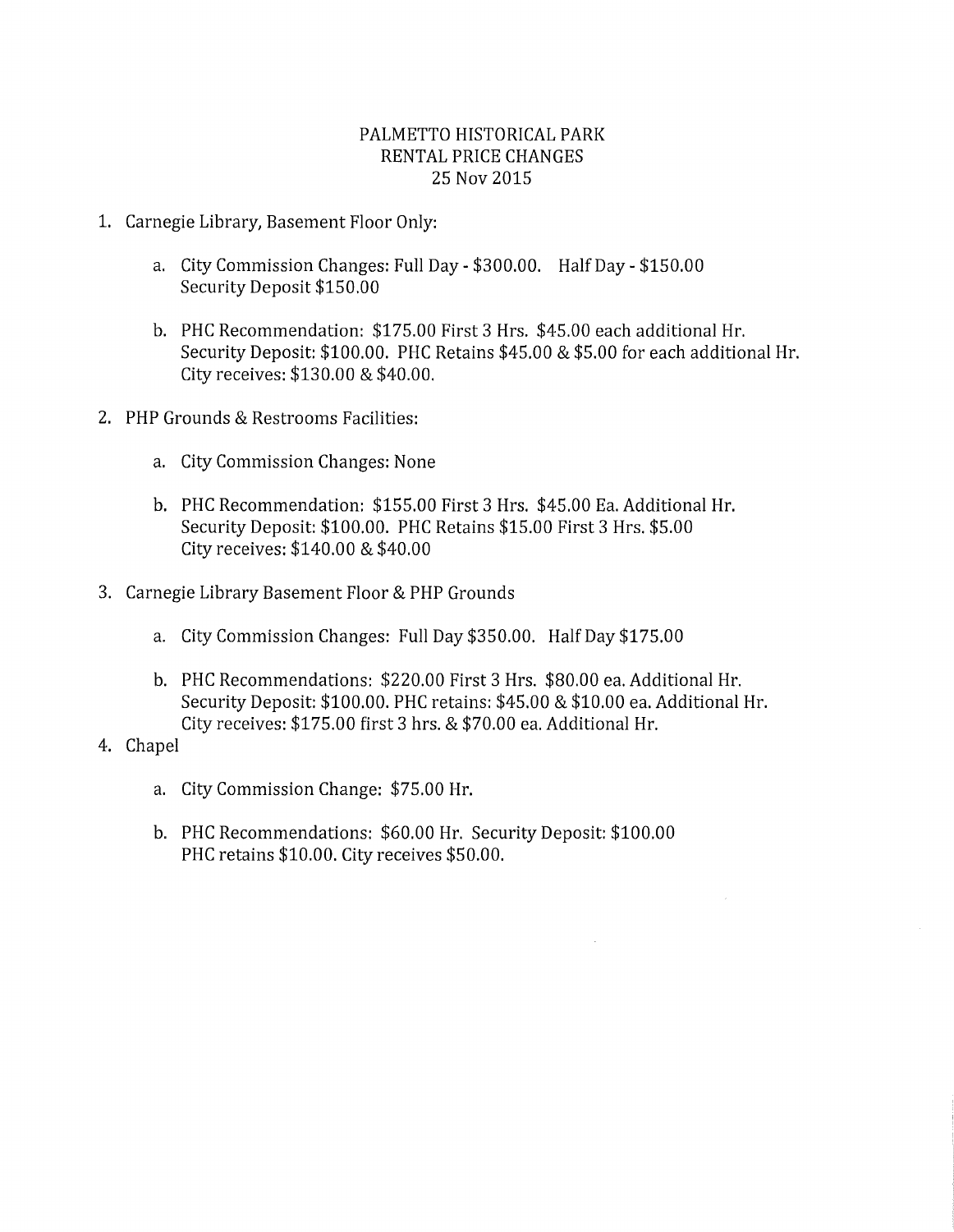| Palmetto Historical Park        | Phone: (941) 723-4991                     |
|---------------------------------|-------------------------------------------|
| $515$ 10 <sup>th</sup> Ave West | Fax: $(941) 721 - 6828$                   |
| Palmetto, Florida 34221         | E-Mail: steve.ahern@manateeclerk.com      |
|                                 | $E$ -Mail: amanda.polson@manateeclerk.com |

#### PALMETTO HISTORICAL PARK RENTAL AGREEMENT

Please complete this agreement with as much detail as possible. Return completed agreement with ALL appropriate rental fees via mail to the address above, or in person to 515 10th Ave W. Palmetto

| Name of Applicant:                                                                                                     |                                                                                                                                                                                      | Name of Organization                            |                                                                                                                                                                                         |  |  |
|------------------------------------------------------------------------------------------------------------------------|--------------------------------------------------------------------------------------------------------------------------------------------------------------------------------------|-------------------------------------------------|-----------------------------------------------------------------------------------------------------------------------------------------------------------------------------------------|--|--|
|                                                                                                                        |                                                                                                                                                                                      | $\lceil$ ] For Profit $\lceil$ ] Not For Profit |                                                                                                                                                                                         |  |  |
| Address:                                                                                                               | City:                                                                                                                                                                                |                                                 | Zip Code:                                                                                                                                                                               |  |  |
|                                                                                                                        |                                                                                                                                                                                      |                                                 |                                                                                                                                                                                         |  |  |
| Phone (daytime):                                                                                                       | Phone (evening):                                                                                                                                                                     | Phone (cell):                                   | E-Mail Address:                                                                                                                                                                         |  |  |
| Contact 1 (if other than applic                                                                                        | Phone (daytime):                                                                                                                                                                     |                                                 | Phone (evening):                                                                                                                                                                        |  |  |
|                                                                                                                        |                                                                                                                                                                                      |                                                 |                                                                                                                                                                                         |  |  |
| Contact 2 (if other than applic                                                                                        | Phone (daytime):                                                                                                                                                                     |                                                 | Phone (evening):                                                                                                                                                                        |  |  |
|                                                                                                                        |                                                                                                                                                                                      |                                                 |                                                                                                                                                                                         |  |  |
| Anticipated attendance:                                                                                                | Minimum                                                                                                                                                                              |                                                 | Maximum                                                                                                                                                                                 |  |  |
| Date(s) of Use:                                                                                                        |                                                                                                                                                                                      | $Day(s)$ of week:                               |                                                                                                                                                                                         |  |  |
|                                                                                                                        |                                                                                                                                                                                      |                                                 |                                                                                                                                                                                         |  |  |
| Start time (include decorating/setup time):                                                                            |                                                                                                                                                                                      |                                                 | End time (include cleanup time):                                                                                                                                                        |  |  |
| Is this a fundraising event? $\[\ ]$ Yes $\[\ ]$ No                                                                    |                                                                                                                                                                                      |                                                 |                                                                                                                                                                                         |  |  |
| Is an entry fee, ticket or registration fee required? $\lbrack \lbrack \; \rbrack$ Yes $\lbrack \; \rbrack$ No         |                                                                                                                                                                                      |                                                 |                                                                                                                                                                                         |  |  |
| Are any other fees associated with this event? $\[\ ]$ Yes $\[\ ]$ No                                                  |                                                                                                                                                                                      |                                                 |                                                                                                                                                                                         |  |  |
| If yes to any of the above, please explain how funds will be used.                                                     |                                                                                                                                                                                      |                                                 |                                                                                                                                                                                         |  |  |
|                                                                                                                        |                                                                                                                                                                                      |                                                 |                                                                                                                                                                                         |  |  |
|                                                                                                                        |                                                                                                                                                                                      |                                                 |                                                                                                                                                                                         |  |  |
| Please check all that apply to this event:                                                                             |                                                                                                                                                                                      |                                                 |                                                                                                                                                                                         |  |  |
|                                                                                                                        | [JBaby/Bridal Shower [JBirthday Party [JChurch Function/Social [JFamily Gathering/Reunion]<br>Trield Use (Games or Practices) [Trield Use (Recreational) [TMeeting [Tricnic [Tclinic |                                                 |                                                                                                                                                                                         |  |  |
|                                                                                                                        |                                                                                                                                                                                      |                                                 | JPolitical Function [JTournament [JWedding or Reception [JYouth League Meeting                                                                                                          |  |  |
| Find the Section (if available) $\lbrack \zeta \rbrack$ Water (if available) $\lbrack \zeta \rbrack$ Other (describe): |                                                                                                                                                                                      |                                                 |                                                                                                                                                                                         |  |  |
|                                                                                                                        |                                                                                                                                                                                      |                                                 |                                                                                                                                                                                         |  |  |
|                                                                                                                        |                                                                                                                                                                                      |                                                 |                                                                                                                                                                                         |  |  |
|                                                                                                                        | <b>Palmetto Historical Park &amp; Rental Fees</b>                                                                                                                                    |                                                 |                                                                                                                                                                                         |  |  |
|                                                                                                                        | Please check ALL facilities being requested for use and circle the application fees.                                                                                                 |                                                 |                                                                                                                                                                                         |  |  |
| Carnegie Library                                                                                                       |                                                                                                                                                                                      |                                                 | FEES: \$175.00 First 3 Hours/ \$45.00 each additional hour                                                                                                                              |  |  |
| JBasement Floor Only (Security deposit \$100.00)                                                                       |                                                                                                                                                                                      |                                                 | JPalmetto Historical Park Grounds & Restroom Facilities FEES: \$155.00 First 3 Hours/ \$45.00 each additional hour                                                                      |  |  |
| (Security Deposit \$100.00)                                                                                            |                                                                                                                                                                                      |                                                 |                                                                                                                                                                                         |  |  |
| ]Chapel: Security deposit (\$100.00)                                                                                   |                                                                                                                                                                                      |                                                 | FEES: \$60.00 an hour                                                                                                                                                                   |  |  |
| Basement Floor & PHP Grounds (S/D \$100.00)                                                                            |                                                                                                                                                                                      |                                                 | FEES: \$220.00 First 3 Hours/ \$80.00 each additional hour                                                                                                                              |  |  |
|                                                                                                                        |                                                                                                                                                                                      |                                                 |                                                                                                                                                                                         |  |  |
|                                                                                                                        |                                                                                                                                                                                      |                                                 | NOTE: PURSUANT TO CHAPTER 19, ARTICLE VI. OF THE CITY CODE OF ORDINANCES. SHOULD YOUR<br>RENTAL AGREEMENT: 1. BE FOR MORE THAN 50 INDIVIDUALS, 2. BE FOR MORE THAN FIVE (5) DAYS IN ANY |  |  |
|                                                                                                                        |                                                                                                                                                                                      |                                                 | THIRTY(30) DAY PERIOD, OR 3. BE OPEN TO THE PUBLIC, A SPECIAL FUNCTION PERMIT, CERTIFICATE OF                                                                                           |  |  |
|                                                                                                                        |                                                                                                                                                                                      |                                                 | INSURANCE NAMING THE CITY OF PALMETTO AND THE PALMETTO HISTORICAL COMMISSION INC. AS                                                                                                    |  |  |
|                                                                                                                        |                                                                                                                                                                                      |                                                 | ADDITIONAL INSURED, AND CITY COMMISSION APPROVAL IS REQUIRED. ADDITIONAL FEES FOR LONG                                                                                                  |  |  |
|                                                                                                                        |                                                                                                                                                                                      |                                                 | TERM RENTAL OF CITY FACILITIES SHALL BE BASED ON THE ADDITIONAL OPERATION AND MAINTENANCE                                                                                               |  |  |

COSTS INCURRED BY THE CITY IN CONNECTION WITH SUCH LONG TERM USE.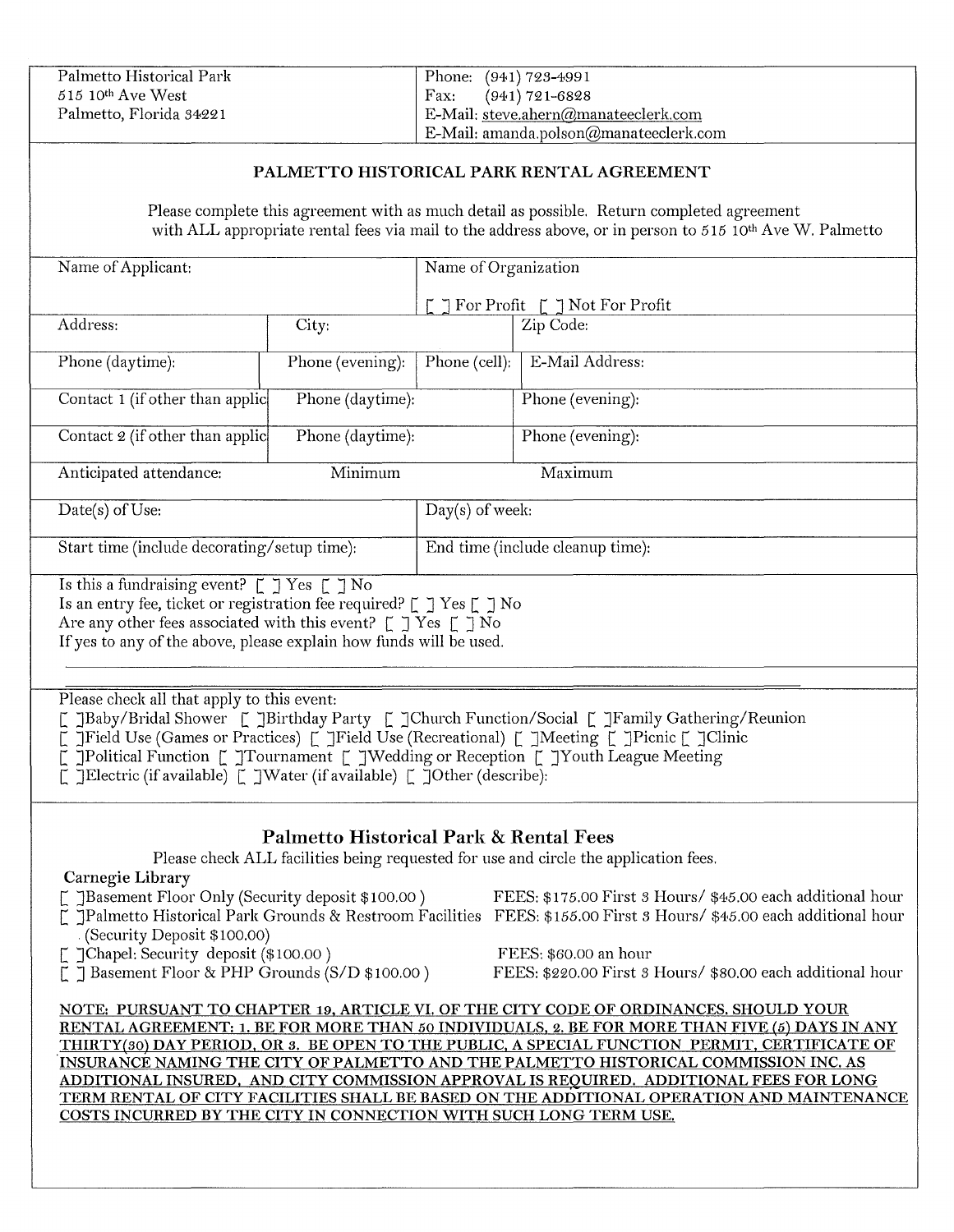|                                                                      |                                                                                                                  | Total Fees Enclosed: \$________________________ [ ]Cash or Check #________ for Rental Fees _______ for Deposit(s) ______                                                                                                                                                                                                                                                                                                                                                                                                                                                                                                                                                                                                                                                                                                                                                           |  |  |
|----------------------------------------------------------------------|------------------------------------------------------------------------------------------------------------------|------------------------------------------------------------------------------------------------------------------------------------------------------------------------------------------------------------------------------------------------------------------------------------------------------------------------------------------------------------------------------------------------------------------------------------------------------------------------------------------------------------------------------------------------------------------------------------------------------------------------------------------------------------------------------------------------------------------------------------------------------------------------------------------------------------------------------------------------------------------------------------|--|--|
|                                                                      | A Drivers License # is required for ALL checks for the person whose name is on the check:<br>State $\frac{+}{+}$ |                                                                                                                                                                                                                                                                                                                                                                                                                                                                                                                                                                                                                                                                                                                                                                                                                                                                                    |  |  |
|                                                                      | information contained in this application is true and correct to the best of my/our knowledge.                   | Applicant fully understands that submittal of this agreement does not confirm my/our request and that ALL Rental Fees<br>which include Taxes Must Be Included With This Agreement. I/We further understand that ALL requests are subject<br>to staff approval and are processed on a first come first served basis. Upon review, a designated staff member will notify<br>me or one of my contacts regarding the status of this request and whether or not there is any additional information<br>required, or if any rental fees and/or deposits still remain to be paid. I/We also acknowledge that I/We have received a<br>copy, read, understand and fully agree to all of the items and terms outlined in the Facility Rental Agreement, including<br>how to proceed in the event of any emergency needing immediate attention during the event. I/We further affirm that the |  |  |
| Please make ALL checks payable to the Palmetto Historical Commission |                                                                                                                  |                                                                                                                                                                                                                                                                                                                                                                                                                                                                                                                                                                                                                                                                                                                                                                                                                                                                                    |  |  |
|                                                                      | FOR OFFICE USE ONLY                                                                                              |                                                                                                                                                                                                                                                                                                                                                                                                                                                                                                                                                                                                                                                                                                                                                                                                                                                                                    |  |  |
| Date Rec'd:                                                          |                                                                                                                  | Approved or Denied                                                                                                                                                                                                                                                                                                                                                                                                                                                                                                                                                                                                                                                                                                                                                                                                                                                                 |  |  |
| Fees Collected:                                                      | Receipt $\#/s$ :                                                                                                 |                                                                                                                                                                                                                                                                                                                                                                                                                                                                                                                                                                                                                                                                                                                                                                                                                                                                                    |  |  |
| Palmetto Historical Commission                                       |                                                                                                                  |                                                                                                                                                                                                                                                                                                                                                                                                                                                                                                                                                                                                                                                                                                                                                                                                                                                                                    |  |  |
| Palmetto Parks and Recreation Department                             |                                                                                                                  |                                                                                                                                                                                                                                                                                                                                                                                                                                                                                                                                                                                                                                                                                                                                                                                                                                                                                    |  |  |

 $\Delta \phi = 0.01$  and  $\phi = 0.01$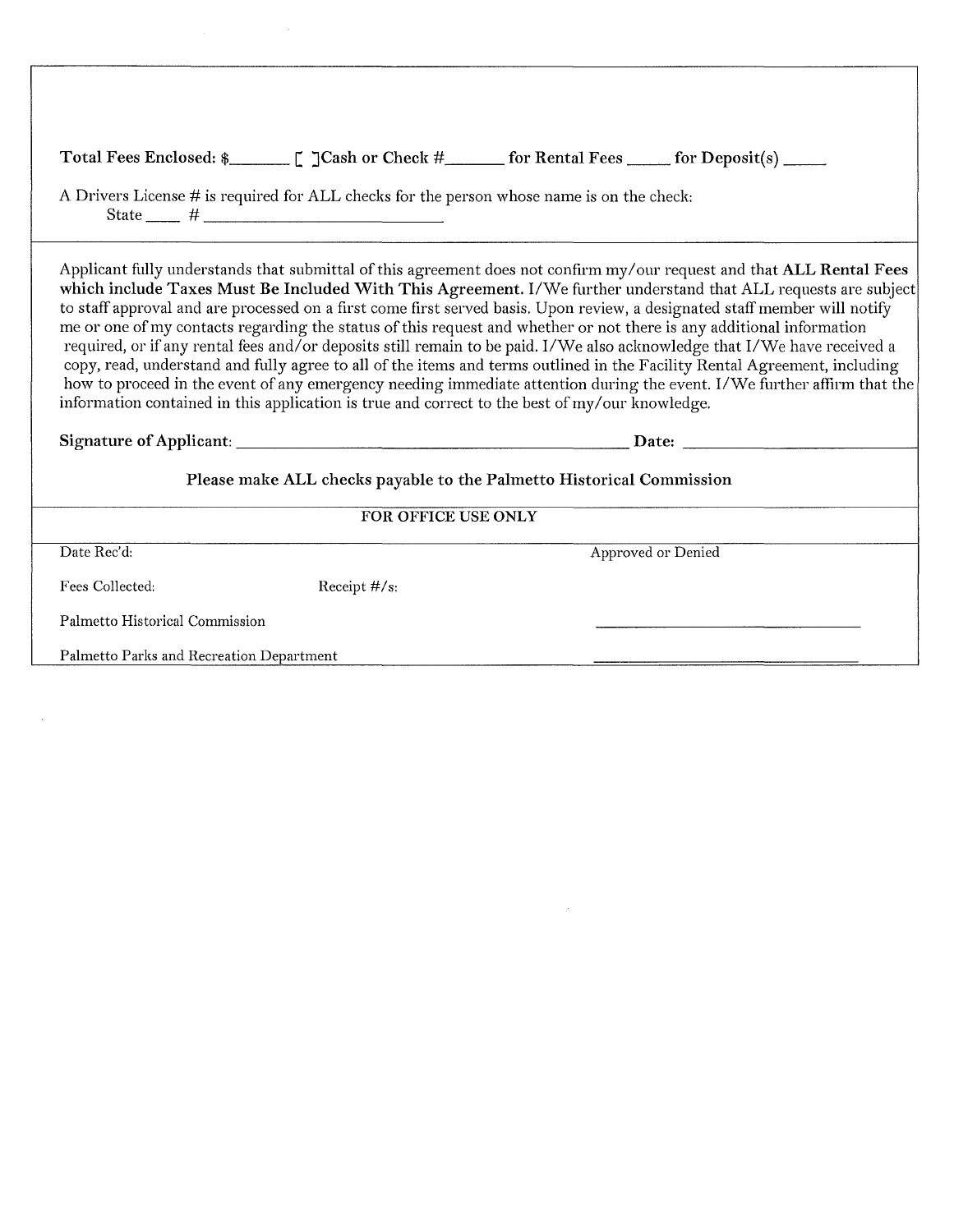## PALMETTO HISTORICAL PARK AGREEMENT ACKNOWLEDGEMENT

The Applicant, the set of the set of the set of the set of the set of the set of the set of the set of the set of the set of the set of the set of the set of the set of the set of the set of the set of the set of the set o acknowledges and agrees to the following:

- All rental fees which include taxes must be included with this agreement.
- Submittal of the agreement does not confirm reservation dates.
- Reservation requests are subject to City approval and are processed on a first come, first served basis.
- Applicant has been provided with a copy of the Palmetto Historical Park Facility Rental Rules and Regulations and agrees to abide by same.

Applicant hereby affirms that the information contained in this agreement is true and correct, acknowledges receipt of a copy of the agreement, and agrees to all of the terms and conditions as outlined in the Facility Rental Agreement, including how to proceed in the event of an emergency during the event.

In the case of an emergency contact the Palmetto Police Department at 941-723-4587.

The applicant hereby agrees to indemnify and hold harmless the Palmetto Historical Commission, Inc. and the City of Palmetto ("City"), its agents and employees from any and all liability, defense costs, including other fees, loss or damage the City of Palmetto may suffer as a result of claims, demands, costs, or judgments against it arising from applicant's activities listed in this City Facility Agreement.

The undersigned applicant certifies that he or she accepts responsibility on behalf of his/her organization / group and its guests for any damage or theft sustained by the City (premises, landscaping, equipment, furniture) because of occupancy of the City Facility by the organization. I have read and agree to comply with the rules and regulations stated in or incorporated into this rental agreement. The cost of any special cleaning or damage to the City Facility, equipment or grounds due to the scheduled activity or event will be deducted from the security deposit provided for herein. In the event that such costs exceed the amount of the security deposit, the undersigned agrees to be personally responsible for the payment to the City of any overages.

| By:         |  |  |  |
|-------------|--|--|--|
| Print name: |  |  |  |
| Date:       |  |  |  |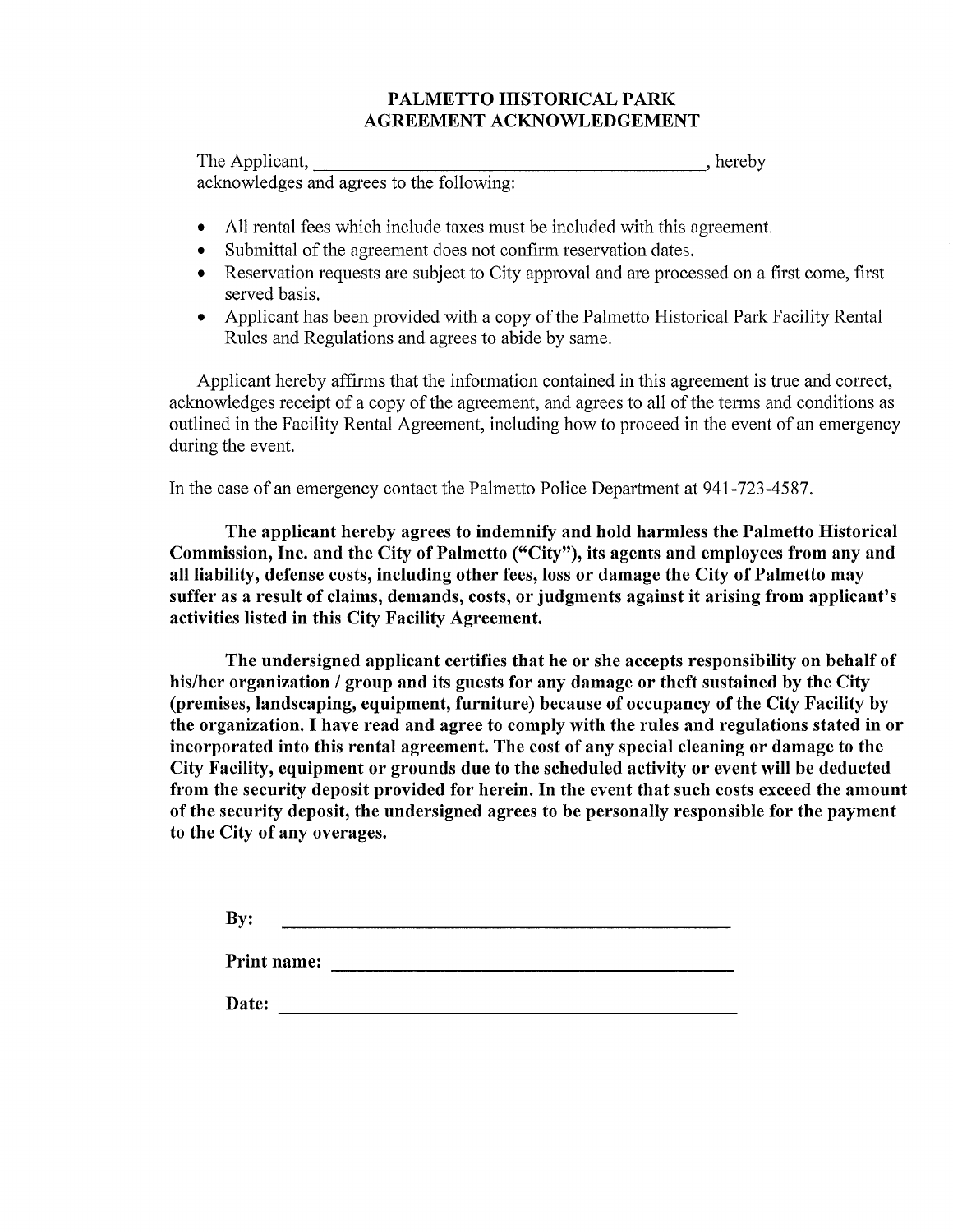$\bigcup_{Y\in Y}$ 

**City of Palmetto**<br>Facilities and Events 516 8<sup>th</sup> Ave West<br>Palmetto, Florida 34221

Phone: (941) 723-4570<br>Fax: (941) 723-4576 E-Mail:  $gseger@palmettofl.org$ 

## CITY FACILITY RENTAL APPLICATION I AGREEMENT

|                                      |  |                      | CH I PACILITT RENTAL AFFLICATION / AOREEMENT |           |                                                                                                      |
|--------------------------------------|--|----------------------|----------------------------------------------|-----------|------------------------------------------------------------------------------------------------------|
|                                      |  |                      |                                              |           | Please complete this application with as much detail as possible. Return completed application       |
|                                      |  |                      |                                              |           | With ALL appropriate rental fees via mail to the address above or in person at 600 17th Street West. |
| Name of Applicant:                   |  | Name of Organization |                                              |           |                                                                                                      |
|                                      |  |                      |                                              |           | $\exists$ For Profit $\upharpoonright$ $\exists$ Not For Profit                                      |
| Address:                             |  | City:                |                                              | Zip Code: |                                                                                                      |
| Phone (daytime):                     |  | Phone (evening):     | Phone (cell):                                |           | E-Mail Address:                                                                                      |
| Contact 1 (if other than applicant): |  | Phone (daytime):     |                                              |           | Phone (evening):                                                                                     |
| Contact 2 (if other than applicant): |  | Phone (daytime):     |                                              |           | Phone (evening):                                                                                     |
| Anticipated attendance:              |  | Minimum              |                                              | Maximum   |                                                                                                      |
|                                      |  |                      |                                              |           |                                                                                                      |

 $Date(s)$  of Use:  $Day(s)$  of week: Start time (include decorating/ setup time): End time (include cleanup time):

Is this a fundraising event?  $\lceil \ \rceil$  Yes  $\lceil \ \rceil$  No

ls an entry fee, ticket or registration fee required? [ J Yes [ J No

Are any other fees associated with this event?  $\lbrack \lbrack \; \rbrack$  Yes  $\lbrack \; \rbrack$  No

If yes to any of the above, please explain how funds will be used.

Please check all that apply to this event:

[ ]Baby/Bridal Shower [ ]Birthday Party [ ]Church Function/Social [ ]Family Gathering/Reunion

[ ]Field Use (Games or Practices) [ ]Field Use (Recreational) [ ]Meeting [ ]Picnic [ ]Clinic

[ ]Political Function [ ]Tournament [ ]Wedding or Reception [ ]Youth League Meeting OTents 10 x 10 or Smaller  $\bar{P}$  Electric (if available)  $\bar{P}$   $\bar{P}$  Water (if available)  $\bar{P}$   $\bar{P}$  Other (describe):  $\bar{P}$   $\bar{P}$  Inflatable equipment. (Must Include Insurance

# Building/Facilities & Rental Fees

Please check ALL facilities being requested for use and circle the application fees. Rental Hours are Dawn to Dusk, Unless otherwise noted.

ALL FEES, DEPOSITS AND TAXES ARE DUE BEFORE YOUR RESERVATION IS ADDED TO THE RSERVATION CALENDAR

# Sutton Park- 1025 6<sup>th</sup> Street West

Bandstand  $\Box$  Full Day: \$75.00  $\Box$  Half Day: \$40.00 Bandstand & Grounds D \$200.00 Per Day (Restrooms, electric and water are available) (Does not include the use of the Auto or Video equipment) Call for fees and labor costs for the use of equipment Celebration Center- 950 6<sup>th</sup> Street West (Total Capacity, 48 people) Celebration Center  $\Box$  \$90.00 First 3 Hours /\$20.00 each additional Hour of use<br>Celebration Center  $\Box$  \$225.00 Full Day  $\square$  \$225.00 Full Day (Refrigerator, water, electric, restrooms, tables & chairs) Rental hours:  $8:00$  a.m.  $-9:00$  p.m.

(Picnic tables, water, electric)

Lamb Park Grounds D \$75.00 Per Day D \$40.00 Half Day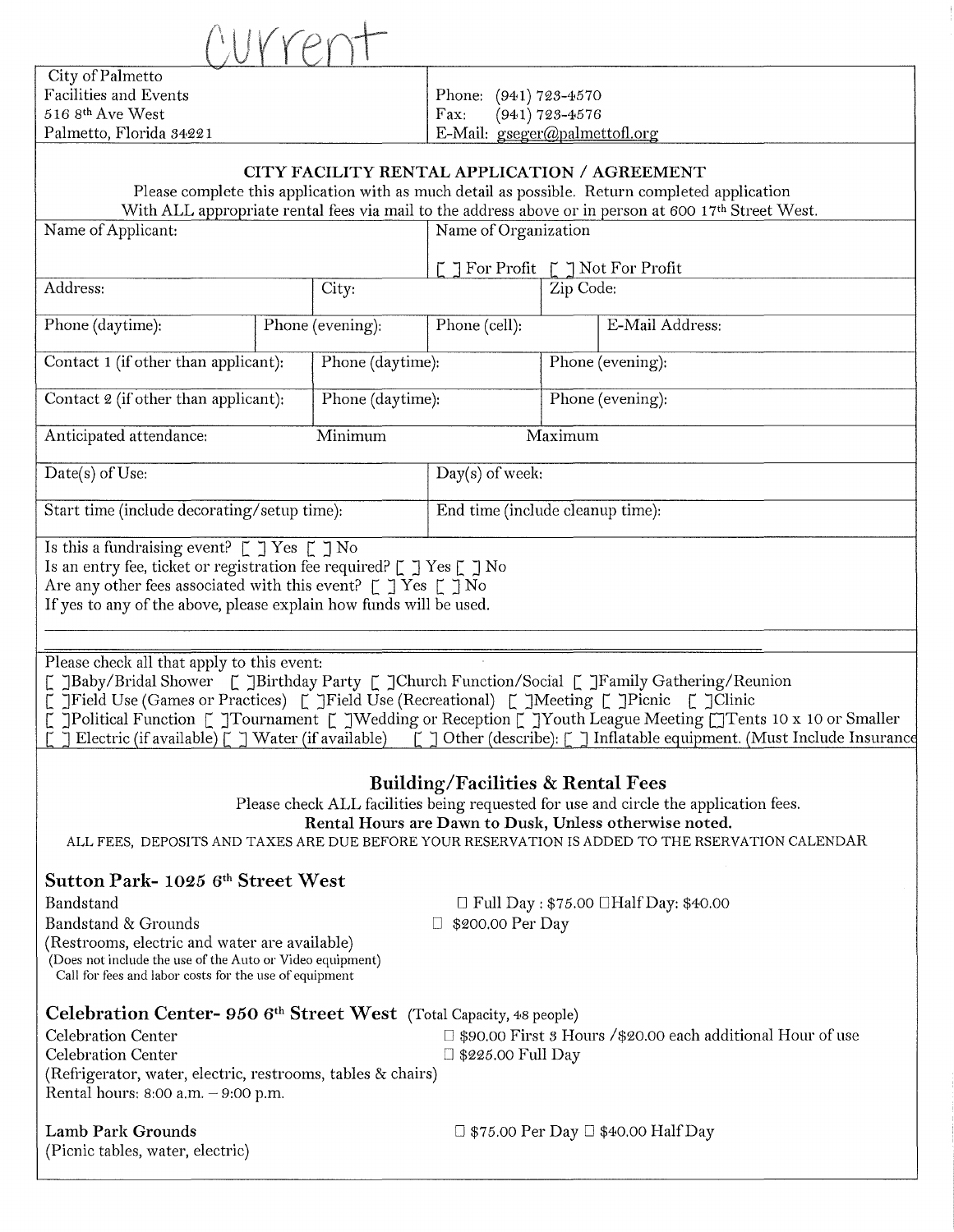| 17th Street Park- 910 16th Street West<br>(Pavilion, picnic tables, water and electric)  | $\Box$ \$75.00 Full Day / \$40.00 Half Day        |
|------------------------------------------------------------------------------------------|---------------------------------------------------|
| Hydrant Park – 14th Avenue & 12th Street<br>(Pavilion, picnic table and playground)      | $\Box$ Full Day \$40.00 / $\Box$ Half Day \$20.00 |
| Hidden Lake Park – 12th Street & 17th Avenue<br>(Pavilions, picnic tables and restrooms) | $\Box$ Full Day \$40.00 / $\Box$ Half Day \$20.00 |
| Estuary Park-101 US 301<br>(Pavilions, picnic tables and restrooms)                      | $\Box$ Full Day \$40.00 / $\Box$ Half Day \$20.00 |
| Taylor Park – 8th Street & 3rd Avenue<br>(Pavilion, picnic tables and playground)        | $\Box$ Full Day \$40.00 / $\Box$ Half Day \$20.00 |
| Soccer Field 14th Ave & 9th Street<br>Soccer Field                                       | $\Box$ Full Day \$40.00 / $\Box$ Half Day \$20.00 |

# Riverside Park West - Riverside Drive West and 8th Avenue West (Tournaments, Events and Festivals)

| Pavilion, Restrooms & Grounds | $\Box$ \$200.00 Full Day | $\Box$ \$100.00 Half Day Number of Days                                   |
|-------------------------------|--------------------------|---------------------------------------------------------------------------|
| Green Bridge Fishing Pier     | $\Box$ \$200.00 Full Day | $\Box$ \$100.00 Half Day Number of Days ________                          |
| Boat Ramp                     |                          | $\Box$ \$10,000. Full Day $\Box$ \$5,000. Half Day Number of Days _______ |
| (Water, electric and benches) |                          |                                                                           |

# **Palmetto Historical Park- 515 10th Avenue West**<br>Basement Floor Only  $\Box$  Full Day \$300.00

Basement Floor Only Basement Floor & Grounds  $\Box$  Full Day \$350.00 (Full Kitchen, tables & chairs and Restrooms) Security Deposit *\$150.00*   $\Box$  Half Day \$150.00  $\Box$  Half Day \$175.00

#### Chapel

Total Capacity, 30 people Security Deposit: Chapel - *\$50.00*  □ \$75.00 an Hour

NOTE: A SPECIAL FUNCTION PERMIT AND ADDITIONAL SECURITY DEPOSIT ALSO MAY BE REQUIRED PURSUANT TO CHAPTER 19, ARTICLE VI. OF THE CITY CODE OF ORDINANCES. RENTAL OF CITY FACILITIES FOR MORE THAN FIVE (5) DAYS IN ANY THIRTY (so) DAY PERIOD SHALL REQUIRE CITY COMMISSION APPROVAL. FEES FOR LONG TERM RENTAL OF CITY FACILITIES SHALL BE BASED ON THE ADDITIONAL OPERATION AND MAINTENANCE COSTS INCURRED BY THE CITY IN CONNECTION WITH SUCH LONG TERM USE.

Security Deposit: \$50.00 per facility unless a different amount is specified above. This amount is payable at time of Reservation and is refundable upon the Completion of a favorable inspection. Up to 100% of the security deposit may be Retained for damage and/or clean up if deemed necessary by management. In addition, the applicant shall be Responsible for payment of cleaning/damage charges in excess of the security deposit.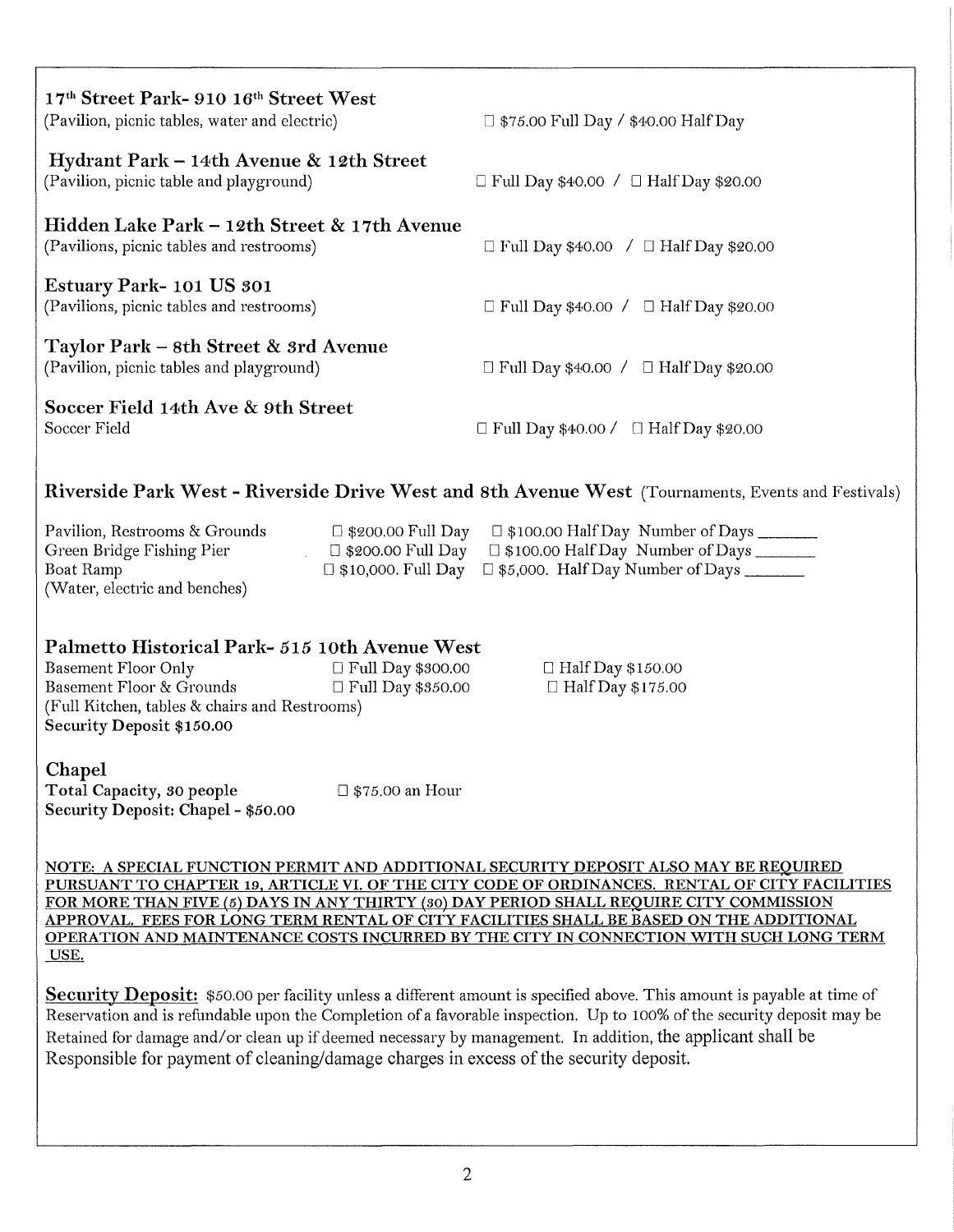| Total Fees Enclosed: \$_________ [ ]Cash or Check #_______ for Rental Fees ______ for Deposit(s) _____<br>A Drivers License # is required for ALL checks for the person whose name is on the check: |                  |                     |                    |
|-----------------------------------------------------------------------------------------------------------------------------------------------------------------------------------------------------|------------------|---------------------|--------------------|
|                                                                                                                                                                                                     |                  | FOR OFFICE USE ONLY |                    |
|                                                                                                                                                                                                     |                  |                     |                    |
|                                                                                                                                                                                                     |                  |                     |                    |
| Date Rec'd:                                                                                                                                                                                         |                  |                     | Approved or Denied |
| Fees Collected:                                                                                                                                                                                     | Receipt $\#/s$ : |                     |                    |
| Palmetto Historical Commission                                                                                                                                                                      |                  |                     |                    |
| Palmetto Parks and Recreation Department                                                                                                                                                            |                  |                     |                    |
|                                                                                                                                                                                                     |                  |                     |                    |
|                                                                                                                                                                                                     |                  |                     |                    |
|                                                                                                                                                                                                     |                  |                     |                    |

# CITY OF PALMETTO FACILITY RENTAL APPLICATION

# APPLICANT ACKNOWLEDGEMENT

The Applicant, \_\_\_\_\_\_\_\_\_\_\_\_\_\_\_\_\_\_ , hereby Acknowledges and agrees to the following:

- All rental fees and taxes must be included with this application
- Submittal of the application does not confirm reservation dates
- Reservation requests are subject to City approval and are processed on a first come, first served basis
- Applicant has been provided with a copy of the City Facility Rental Rules and Regulations and agrees to abide by same

Applicant hereby affirms that the information contained in this application is true and correct, acknowledges receipt of a copy of the application, and agrees to all of the terms and conditions as outlined in the Facility Rental Agreement, including how to proceed in the event of an emergency during the event.

In the case of an emergency contact the Palmetto Police Department at 941-723-4587.

The applicant hereby agrees to indemnify and hold harmless the City of Palmetto ("City"), its agents and employees against any and all claims, demands, costs, expenses and liability of every kind, nature and description directly or indirectly arising from or related to the use of the City Facility permitted under this rental agreement. The undersigned applicant certifies that he or she accepts responsibility on behalf of his/her organization / group and it's